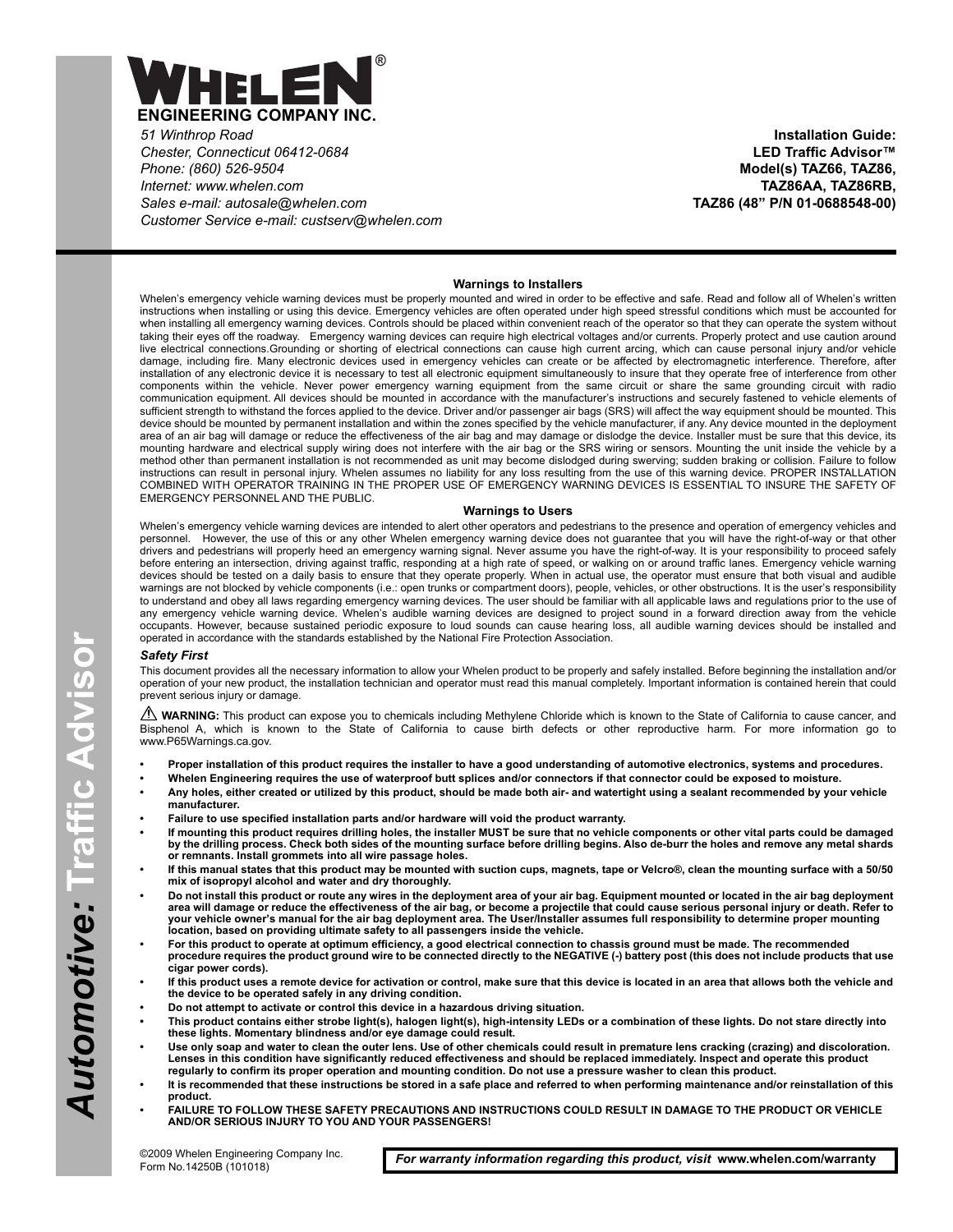# *Installation:*

**IMPORTANT: It is the responsibility of the installation technician to make sure that the installation and operation of this product will not interfere with or compromise the operation or efficiency of any vehicle equipment!**

**Note: When routing wires, it is important to choose a path that will keep the wires away from excessive heat or any vehicle equipment that could compromise the wires integrity (trunk lids, door jams, etc.).**

**WARNING! When the Traffic Advisor is mounted to the rear of the vehicle, the cable exit must be on the passenger side. If not, the flash pattern sequence you choose on the control head will be incorrect. For example, a left flashing pattern will flash right.**

**Caution: Permanent mounting of this product will require drilling. It is absolutely necessary to make sure that no other vehicle components could be damaged by this process. Check both sides of the mounting surface before starting. If damage is likely, select a different location.**

- 1. Position unit in its proposed mounting location. Draw a pencil line on the mounting surface using the top and bottom of the extrusion as a guide.
- 2. Two 1/4" holes are required for mounting. The holes may be located anywhere along the horizontal centerline of the unit, but must be centered between the upper and lower lines made in step 1. Locate the mounting holes as far apart as possible.
- 3. Using a 1/4" drill bit, drill a hole in each of the areas scribed in the previous step.
- 4. Remove the end cap without the cable and insert the two carriage bolts (included) into the extrusion as shown. Position these bolts so they may pass through the mounting holes drilled in the previous step.
- 5. With the unit in position, place a gasket, flat washer and elastic stop nut onto each bolt and tighten firmly.

**TAZ86AA / TAZ86RB**



# *Wiring:*

Extend the control wires to your switch panel and make the connections using the wiring information below. TACTRLD1 is shown. If your system uses another control head, refer to your control head manual for connection and operation.

**WARNING! All customer supplied wires that connect to the positive terminal of the battery must be sized to supply at least 125% of the maximum operating current and FUSED at the battery to carry that load. DO NOT USE CIRCUIT BREAKERS WITH THIS PRODUCT!**

**IMPORTANT! Before returning the vehicle to active service, visually confirm the proper operation of this product, as well as all vehicle components/ equipment.**

# IMPORTANT WARNING!

CAUTION! DO NOT LOOK DIRECTLY AT THESE LEDS WHILE THEY ARE ON. MOMENTARY BLINDNESS AND/OR EYE DAMAGE COULD RESULT!

> **Note: Optional, non-Standard length cables are not for use with Sequence to Solid or Sequence On/Off flash patterns.**